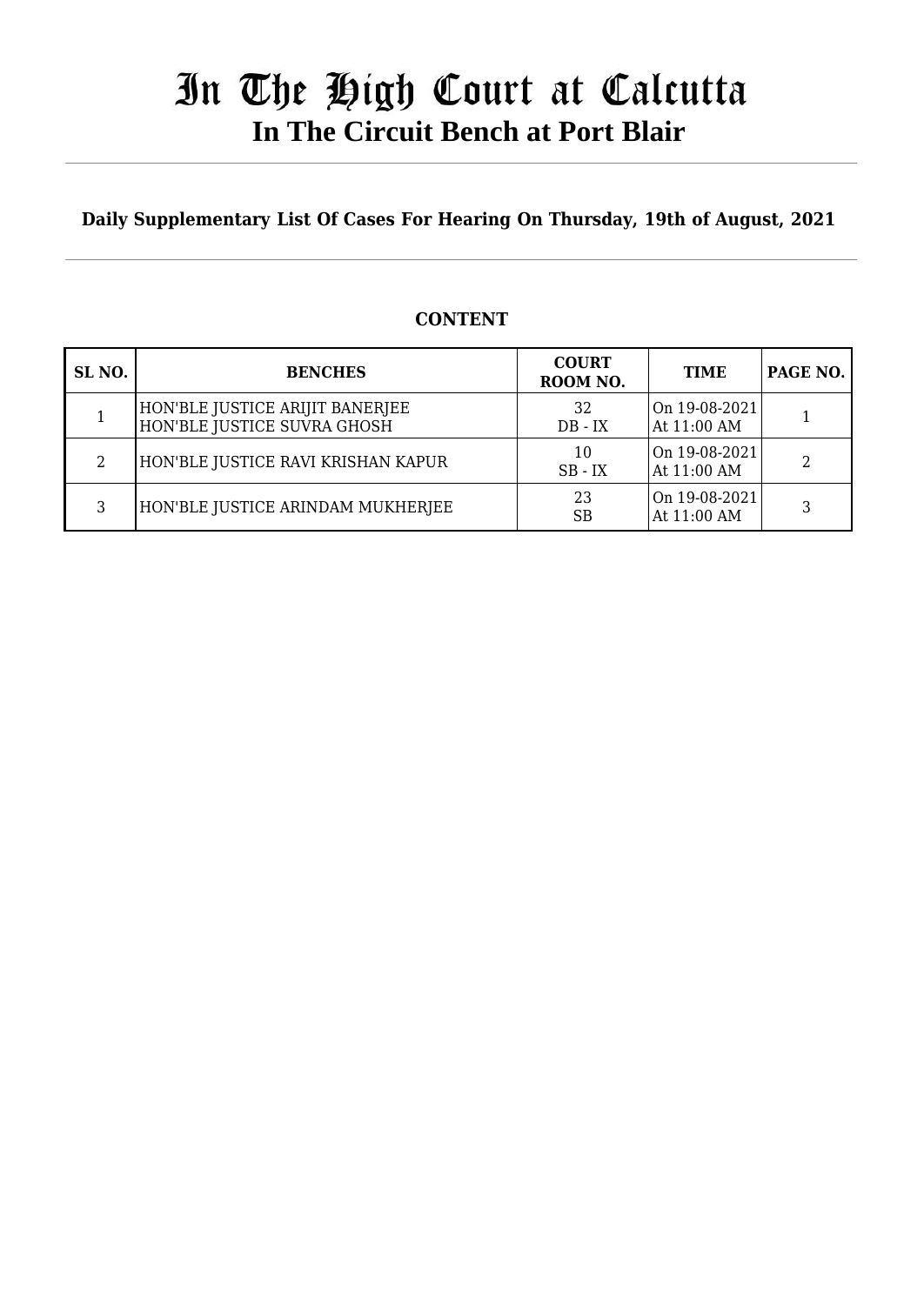

# Calcutta High Court **In The Circuit Bench at Port Blair**

## **Appellate Side**

**DAILY CAUSELIST For Thursday The 19th August 2021**

**COURT NO. 32**

**DIVISION BENCH (DB - IX)** 

**AT 11:00 AM HON'BLE JUSTICE ARIJIT BANERJEE** 

**HON'BLE JUSTICE SUVRA GHOSH**

**(VIA VIDEO CONFERENCE)** 

**FROM PRINCIPAL BENCH**

### **APPLICATION FOR BAIL**

1 CRM/11/2021 PANKAJ KUMAR RAI

VS THE STATE MD. TABRAIZ

IA NO: CRAN/2/2021, CRAN/1/2021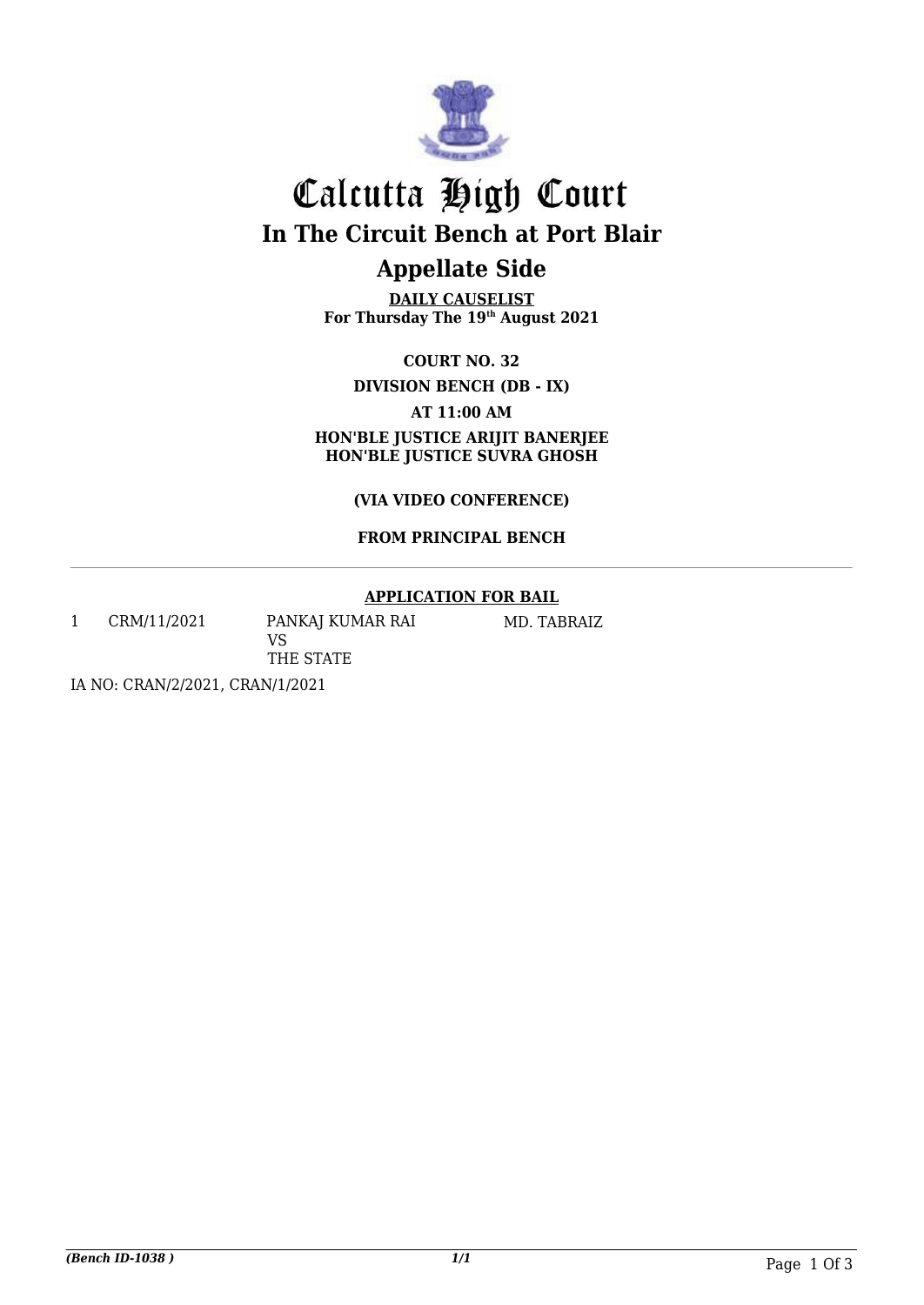

## Calcutta High Court **In The Circuit Bench at Port Blair**

## **Appellate Side**

**DAILY CAUSELIST For Thursday The 19th August 2021**

### **COURT NO. 10 SINGLE BENCH (SB - IX) AT 11:00 AM HON'BLE JUSTICE RAVI KRISHAN KAPUR**

### **(VIA VIDEO CONFERENCE)**

#### **FROM PRINCIPAL BENCH**

#### **MOTION**

ANJILI NAG

1 WPA/191/2021 M/S. BLUE CHIP

CONSULTANCY SERVICE AN ANOTHER VS THE CHIEF ENGINEER AND ADMINISTRATOR AND ANOTHER

*(Bench ID-1037 ) 1/1* Page 2 Of 3